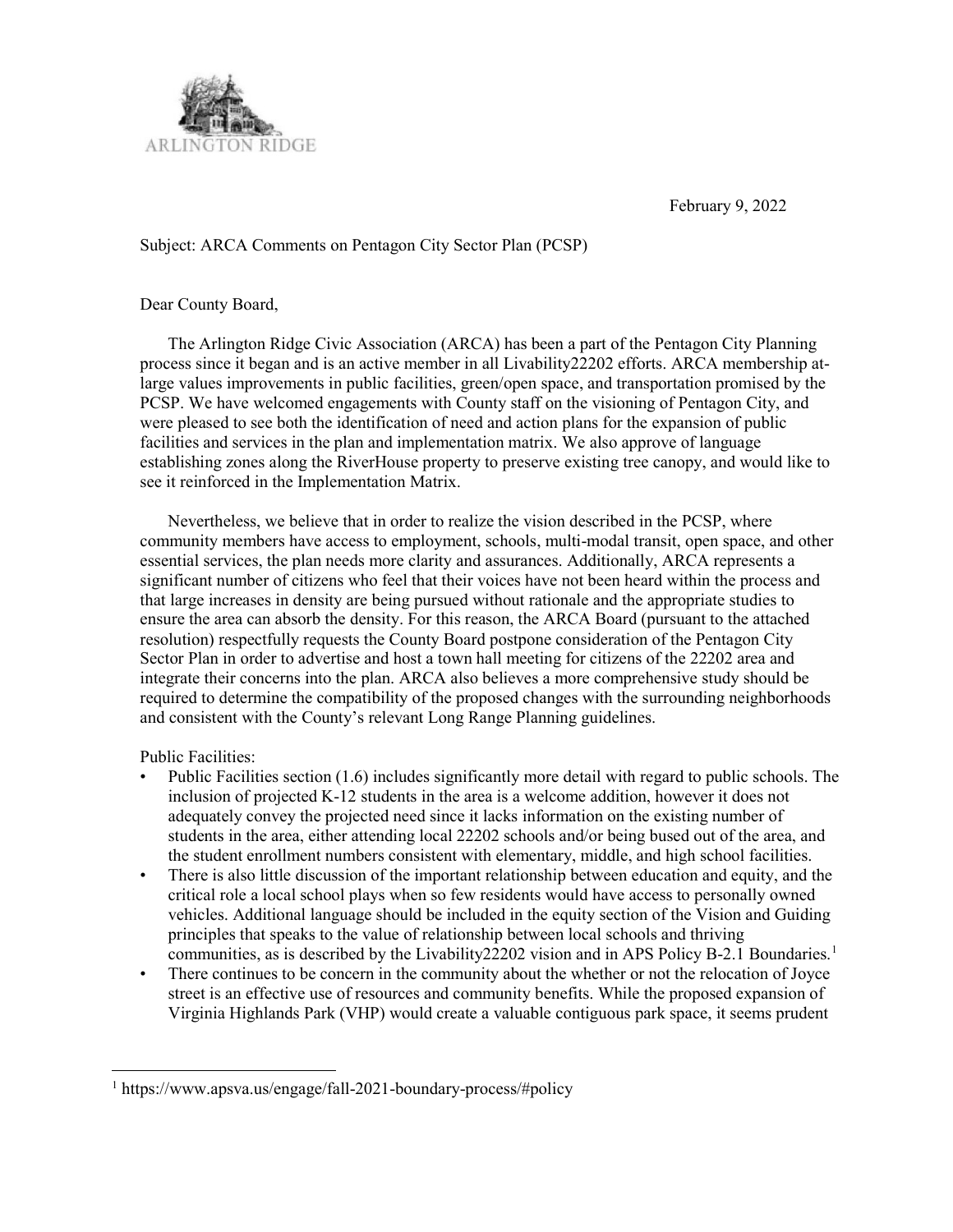to make a final determination in the VHP master planning efforts and/or the RH phased development plans.

- The need for a community center and library congruous with the expected population is a good addition to the plan, but the plan should go further to require, within the implementation matrix, inclusion of these facilities in the upcoming County Capital Improvement Plan (CIP), in the case that they cannot be achieved via a community benefit. Similarly, the implementation matrix should require inclusion of a new 22202 elementary school in the next Arlington Public Schools (APS) CIP.
- Lastly, the VHP master planning process will be significantly more complicated than a typical park planning process - requiring the reevaluation of park uses, potential location of a new school, library, and community center, and existing transit routes - and should include representation from community members in addition to the indicated County departments and associated planning staff.

Transportation:

- The Critical Questions and Strategies section discusses transportation modeling examining vehicle volumes and trips, and the need to supplement with analysis of other transportation modes for a full picture of how travel behavior may continue to change. And while the plan sets ambitious goals for reducing the mode split, it is vague about how to accomplish them and lacks a process to remediate situations, either before or within site specific planning efforts, where the initial analysis and commitments around trip generations were inaccurate. It is also noted that there is a need to "identify transportation questions that require further study over time, addressing more specific projects, sites, information, and community priorities." ARCA believes that the following items require further study:
	- 1. The monitoring of site-based trip generation Performance Metrics identified in the Implementation Matrix should be expanded to include the monitoring of existing intersections of concern and traffic volumes on major corridors. 22202 has a few major arteries (23rd Street, Arlington Ridge, Army Navy Drive, Route 1 in addition to those described in the plan) that traverse or are adjacent to the area. These areas should be monitored to ensure the increased development density doesn't amplify existing problems or induce new congestion bottlenecks. The measures should include more frequent measurement tools than annual traffic surveys and utilize the many existing and developing sources of real time traffic data to manage mobility. The performance measures should include a metric for traffic diverted through residential streets.
	- 2. The Implementation Matrix should include the evaluation of traffic mitigation measures that could be developed and implemented to maintain the viability and safety of these major corridors and intersections. Traffic demand management tools such as speed control devices (including the call for or support of any necessary legislation), coordinated traffic signalization, restricted travel times for certain streets, ramped up enforcement and other mitigation measures need to be evaluated for use to ensure the mobility performance metrics are achieved.
	- 3. Study of multi-modal transit trends from neighboring communities into Pentagon City, to include pedestrian, bike, and multimodal access. Recommendations to improve access for community members whose ability to use POVs for transit to the area will be diminished, to include additional public transit options from Arlington Ridge into Pentagon City.
- ARCA remains concerned that one of, if not the most, congested intersections in 22202 Route 1 and 23rd Street - is largely omitted from the both the PCSP and the VDOT planning efforts for improvements to the Route 1 corridor. ARCA has been told that Phase 2 of VDOT's Route 1 analysis will incorporate the recommendations found in the Sector Plan once adopted by the County Board and the resulting analysis will address future traffic conditions and inform the feasibility or appropriateness of continuing to consider potential changes along Route 1. While